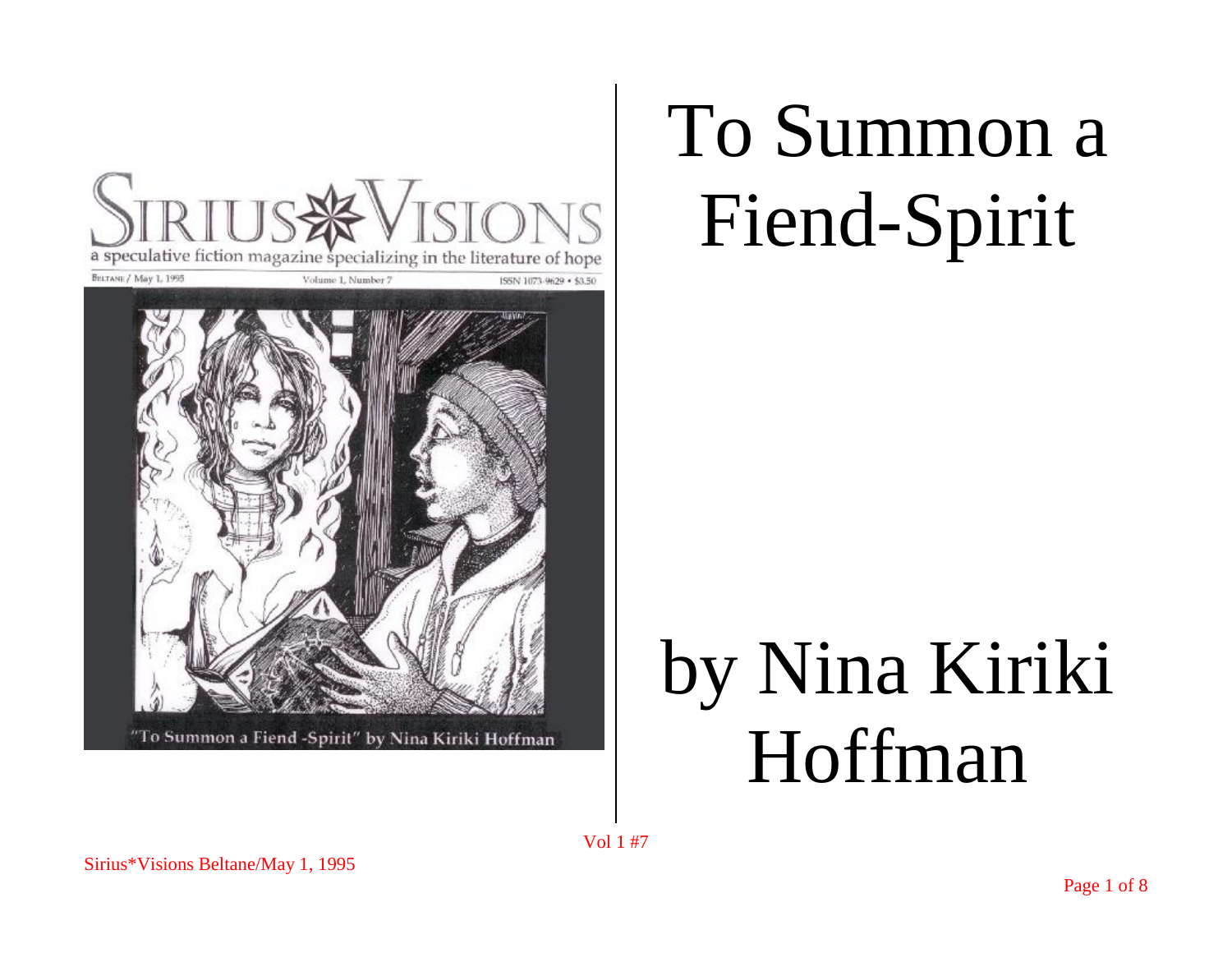$\sum$  ince he was anticipating a long stretch of lonely days in his new

neighborhood where his old friends refused to come, Peter had a secret project for Christmas vacation. As soon as he got home from seventh grade Friday afternoon, he took his equipment down to the basement and went to work.

Presently he finished marking up the basement floor and brushed pale chalk dust off his dark hands. What he had drawn looked sort of like the picture he had been studying in the big slippery red book he had found behind Dad's dresser, except his sidewalk chalk set only had three colors, pink, blue, and yellow. The pink lines just didn't look like the blood-red lines in the picture, and nothing he had tried could make a dark purple like the one in the picture either. But he had drawn in all the squiggly little lines around the circle, and he had red and whit candles burning in the short crystal holders he had borrowed from the fancy-stuff cupboard in the kitchen. He was burning incense on a green plate he had borrowed from the same cupboard. The basement smelled like damp concrete, fabric softener from the washer-dryer over against the wall, and sandalwood.

He sighed.

Did he really thing this was going to work? If any of the stuff in the book really worked, by now Daddy would have used the "Money Come" spell so they could buy the house or at least Nintendo, or the "Make a Wandering Lover Return" spell to make Mom come back, or the "Attract a New Lover" spell on those pictures in the magazines Dad was always looking at, the ones of girls who didn't wear bathing suits.

So probably nothing in the red book worked, especially when you used the wrong color chalk, but Peter decided to try it anyway. He pricked his thumb with a needle, dripped three drops of blood in the middle of the pink-red circle, and said "Salve! Veni, veni, veni . . . ." He walked around the circle counter-clockwise chanting the words, which he had memorized but was pretty sure he was pronouncing wrong. After a while it turned into a sing-song, and he threw in a little moonwalking, and pretty soon he was really dancing with it, rolling his head around, chicken-flapping his arms, not paying much attention anymore; he even scuffed out a couple of his chalk symbols by mistake.

"Hello?" said a girl's voice.

Peter jumped and opened his eyes. "Aaaah!" he said, staring at her.

She stood in the center of the pink circle, and she looked about his age, twelve, only she was white, chalk white, and she was wearing a dorky brown plaid dress that looked wet, and there was brown seaweed in her dripping hair. She wore no shoes.

He had been hoping for something he could relate to, like maybe a demon. Not a wet white girl.

"Yikes!" said Peter." "What happened to you?"

"What do you mean? Where am I, anyway?" She looked around, at the candles, at the floor in the flickering light, at Peter.

"This is the basement of my dad's house," he said. "You been swimming?"

"Don't be silly. I can't swim."

"Uh—" said Peter.

She licked a drip off her upper lip. "Salt," she said in a thoughtful voice. She glanced down at her dress, fingered the sodden material, stared down at her feet and wiggled her toes. Slowly she looked up at Peter, her eyebrows up, her mouth half open. He'd seen that look on Gina, a girl he used to play with in his old neighborhood. It meant a scream or a sob was coming soon.

"Hey," he said, before the look could produce its follow-up, "it's dry where we are now."

"But—" She swallowed. She reached up and pulled a strand of kelp off her head, stared at it. "Oh. Oh, I remember now." She blinked a few times. Another drip ran down her cheek but this time it came from her eye. "I didn't mean it. I was just going to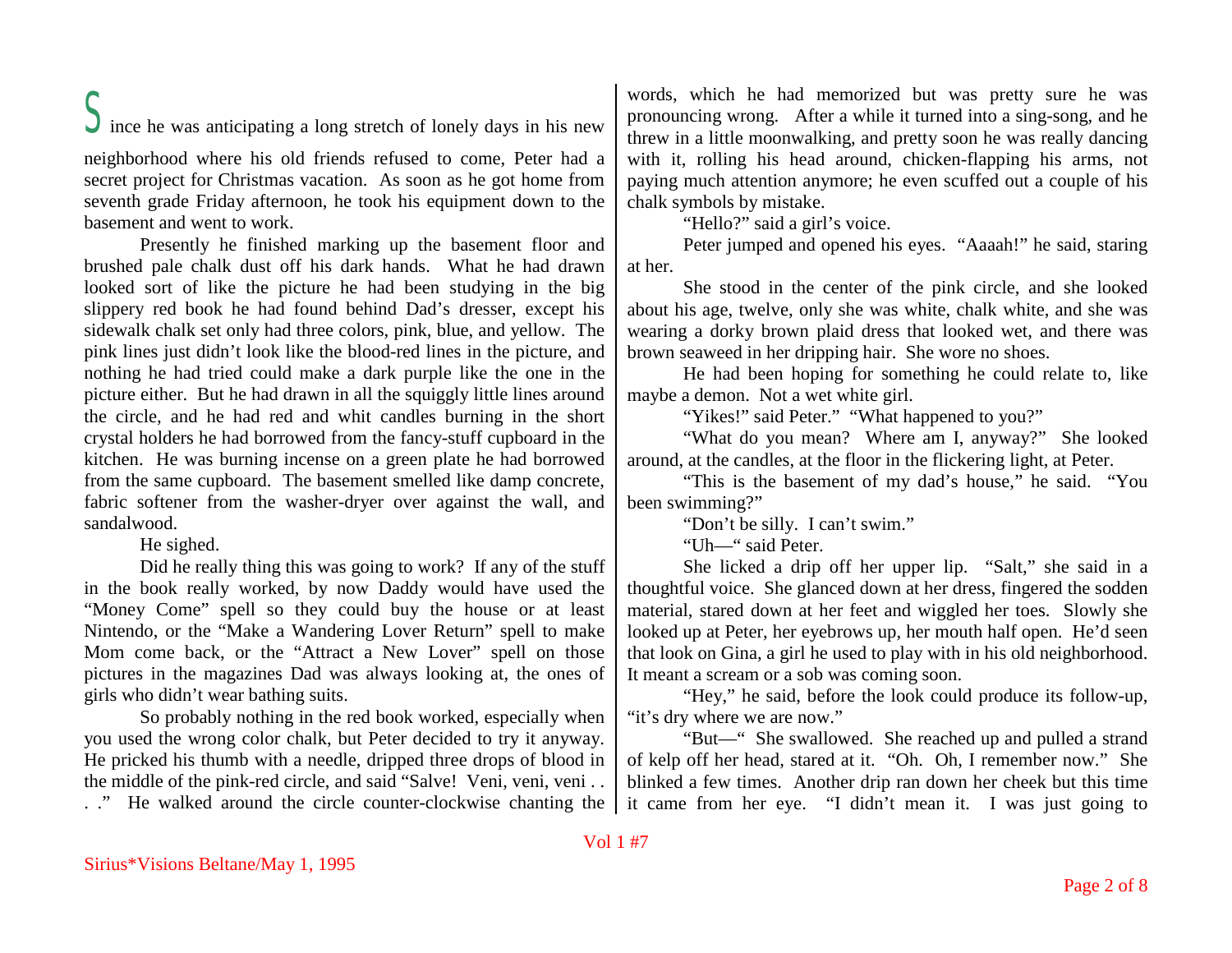pretend—but the water was too strong. I just wanted to scare my stepmother but then I couldn't get back to the beach, and I—" She stood there and cried for a while, awkward choky sobs that made Peter feel terrible. He wanted to comfort her somehow, but he was too scared to go near her. First, there was the fact that she was dead, and she'd gotten here because of him, which meant… that maybe some of the other, really scary stuff in the book would work, too. If Peter's best friend Jesse were here, he would have Big Plans, the kind that made Peter's stomach shrivel up and his blood run hot; but Peter was here alone, with this spooky girl.

Finally he went up and got a glass of water from the kitchen. Back in the basement, he held it out to her. She coughed a couple of times, and reached for the glass, but her hand didn't connect with it. The glass fell to the concrete and shattered, splashing water on them both.

The girl let out a wail. "It didn't touch me. I'm dead, I'm dead, I'm dead," she cried, hugging herself. She shuddered all over. At last she rubbed her eyes with her fists and looked at him. "How'd I get here?" she asked in a small voice.

"I did a magic spell to summon you," he said.

She blinked. "Why?" she asked.

"Well, it—it was kind of a spell to summon a friendly spirit; I didn't know it was, like, going to be a dead person."

She stared at him. "What do you want a spirit for?'

"Well..." He didn't want to tell her that since Mom had left them, he and his dad had moved into this pukey neighborhood where all kids were the wrong color and wouldn't talk to him, and Dad was working two jobs to make the payments on this stupid house so he was never home, and Peter's friends from the old neighborhood were too far away to see very easy, and Christmas was closing in on them, but it looked like the gloomiest Christmas he had ever had, and—"I wanted to see if it would work. See, if this spell works, maybe some of the other ones in the book will work." He went to where he had left the book. After three or four tries he managed to close his hands around it. He brought it over where he could catch some candlelight, sat down, and flipped through the book, squinting at the handwritten words. "See? Here's one to bind a lover to you so they can't ever leave, and here's one to make your neighbor lose all his stuff, and here's one to make your mother-in-law sick, and—"

"But those are all mean," said the girl.

Peter frowned at the book. He flipped back to the table of contents and read through the spells listed. The girl was right. They were mostly kind of mean.

He checked the table of contents for the spell he had actually used, and it said: "To Summon a Fiend-Spirit to Aid You." He stared at it for a moment, then flipped to the page he had consulted while putting together the spell. The ink in the title was a little blurry. It did look sort of like "Friend-Spirit." And spelling had never been his strong suit. He bit his lip.

"Where'd you get that book?" asked the girl.

"I think it's my father's." But they had bought some of the furniture with the house, including the dresser the book had been behind; maybe Dad had never looked in back of it. "Or maybe not. I found it behind a piece of furniture. Are you a fiend?"

"I don't—" she began, then her face screwed up into a tight frown. "Maybe." She pulled another piece of kelp off her head. "I have this stepmother. Before she came, I was nice, but ever since Dad married her, I got—I got—well, I got mixed up. 'Cause everything she says is so nice, but somehow it ends up meaning something else, and after a while I couldn't figure out what was going on and I just decided to be mean all the time. And now when she says something I just think of the meanest thing I can and say or do it, like this morning, she said, 'There's quite a wind on the beach, dear, and we wouldn't want you to catch a chill, so if you're going out at all, which is not a good idea in this kind of weather, be sure to wear warm clothes, and don't go out on the rocks, the tide is so fierce this time of year,' and on and on like that, and so I went out in this— " touching her dress—"and I ran way out on the rocks, and I actually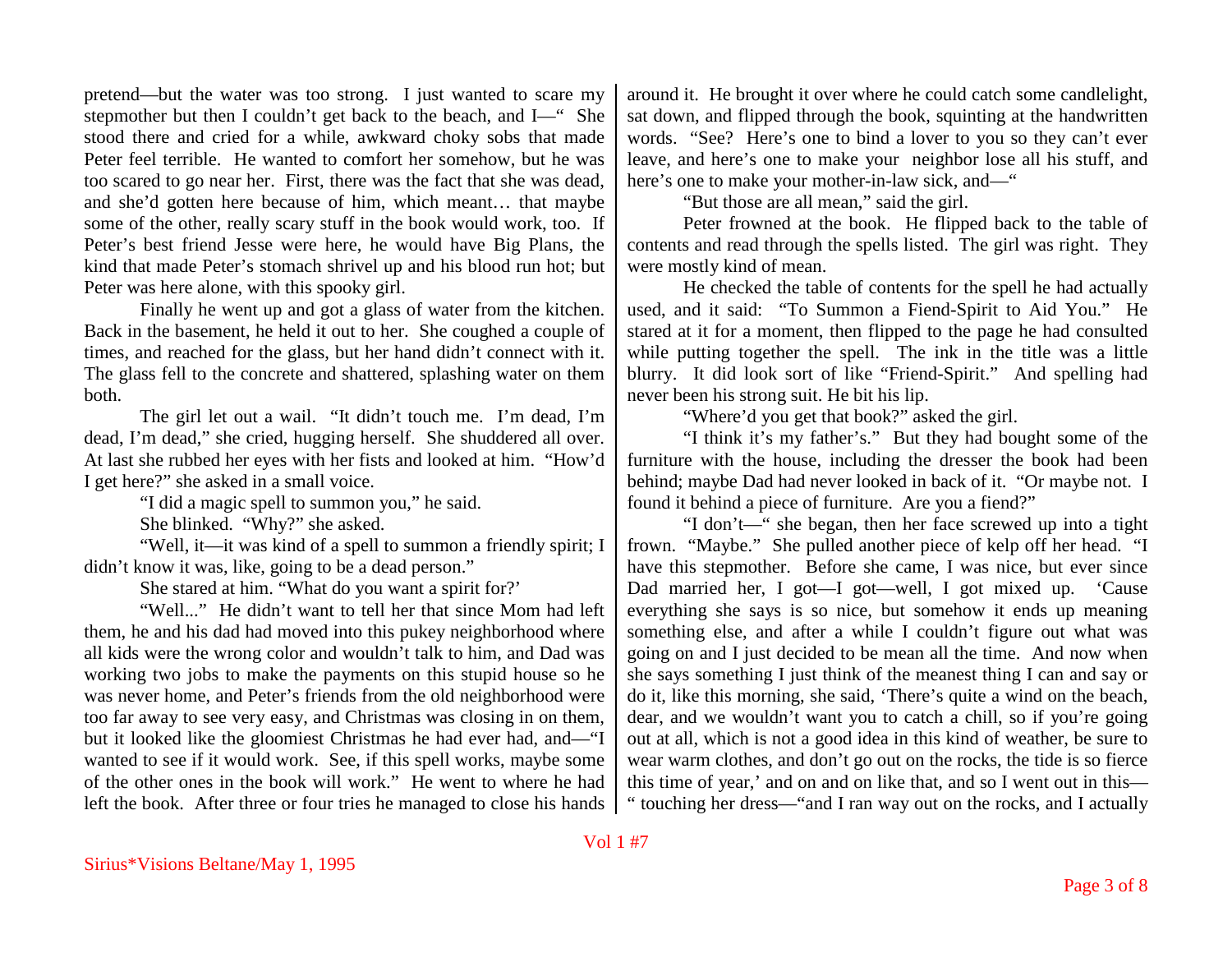went down between the rocks and the water came and got me." She cried a little more. "And she was right, she was right, that's what really hurts. If I had listened to her—"

"But she was doing a major trip on you," said Peter. "She set you up."

"What?' The girl looked startled.

"What's your name, anyway?"

"Bonnie."

"Mine's Peter. That woman was leading you around to do what she wanted."

"She wanted me to go in the water?"

"No doubt!"

"But she told me not to."

"Yeah, it's reverse psychology, and it works real good. Sometimes I use it on my dad. But he's figured it out anymore and now I don't know how to make him do anything." He sighed, stroked the red book in his lap, realized what he was doing and let the book slither off his lap onto the floor.

Bonnie sat down inside the circle. "I don't think I can make your father do anything," she said. "I don't think I can make anybody do anything."

Peter stared at her. What? Oh, no! No. I didn't want you to make him do something. You or whoever."

"What did you want, then?"

He looked at her and then away. What he had really wanted was s friend who wouldn't leave, a friend he could control, who would want to do whatever he wanted to do. A spirit would have been perfect. Like a genie in a bottle. You're ready for a card game, uncork the bottle. You want to sneak out a night with a friend, let out the genie. A Spirit who could grand a few wishes once in a while, even better. A friend who could get big and scare off bullies, yeah, handy. A friend you could talk to evenings when Dad was at work, and being in the house alone got kind of scary. Someone to talk to about what it was like at school, where the only kids who

seemed willing to talk to you were the ones none of the other kids wanted to be friends with.

What did he have to lose, telling her that? Not like she'd rush out and make fun of him to all his non-friends around the neighborhood. "I just wanted a friend," he said.

She looked at her lap. She grasped a handful of her hem and wrung it out. After about three minutes of unbearable silence, while tears ran down her face and she licked the ones that came near her mouth, she looked up at him. "I don't have a home, she said. "She's there. I haven't had anyplace to be safe in since she moved in. Daddy's not the same either. I'm dead and I don't have anywhere to go. Can I stay here?"

He didn't even know if he liked her. If all she did was cry all the time—if she kept dripping on everything—if she couldn't do any neat tricks like walk through walls—she'd still be company at night. "Sure," he said, after only a couple of seconds. "Let me show you around." And then, before he could stop his mouth, it said, "You think you can walk through stuff?"

"I don't know," she said in a kind of snappy voice. "Death didn't come with instructions."

Better if she was snappy than if she was always weepy. "Will you at least try it?"

"Yeah, yeah," she said.

"Can you come out of the circle?" The spell had said some warning-stuff about keeping the spirits contained, but he hadn't paid much attention to it, since it came after the actual summoning, which he hadn't expected to accomplish anything.

She stood up and tried to walk toward him, but ran into an invisible wall.

"Hmmm," he said, and looked at the sidewalk chalk box. It said WASHABLE. Bonnie had dripped a lot on the floor, so he grabbed a pair of his dad's underwear from the dirty laundry basket, went over and scrubbed at the chalk where it was wet. It came up easily. Bonnie stood quietly until he had erased half the circle. Then

## Vol 1 #7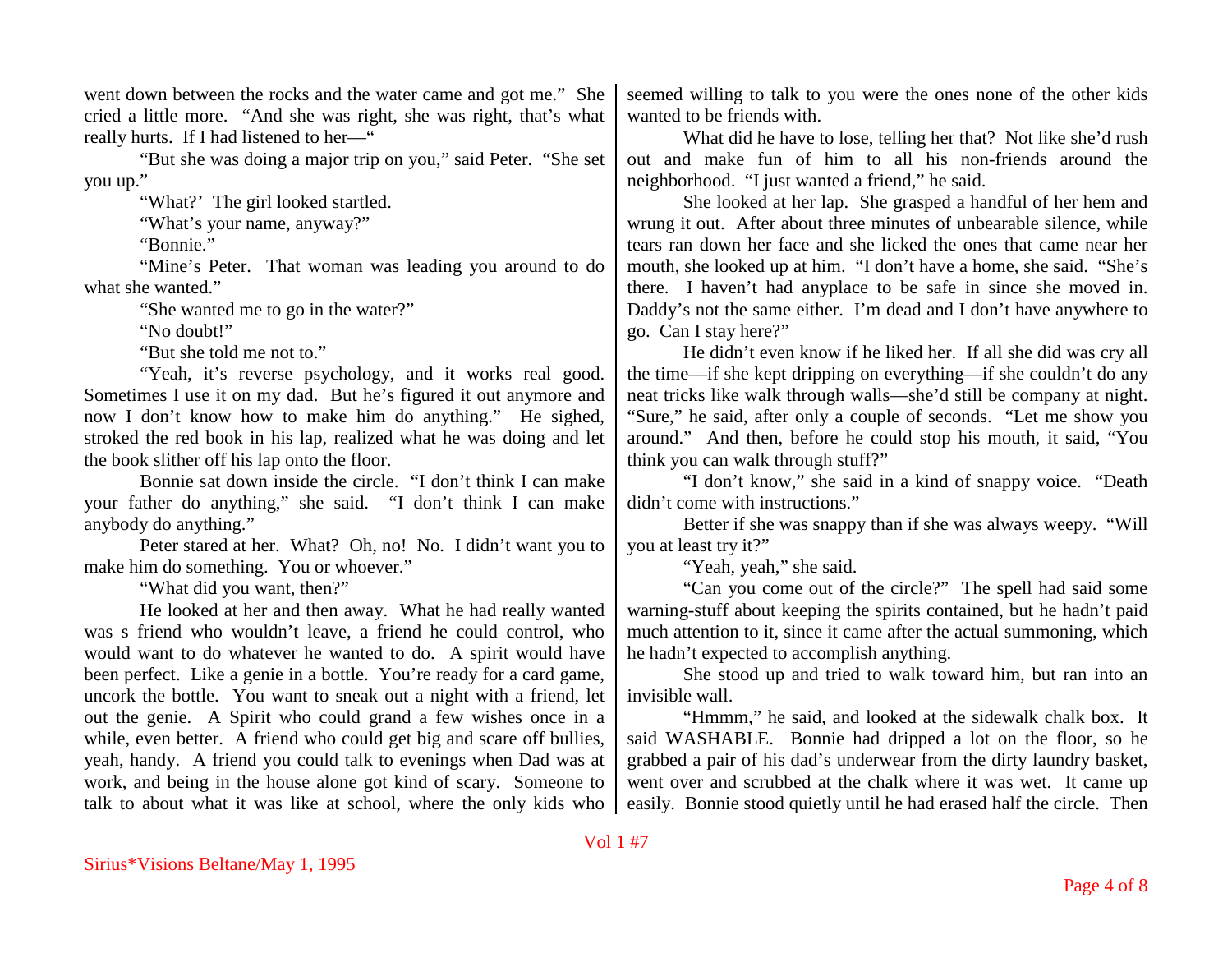she stepped out through the gap, leaving wet bare footprints behind her on the concrete.

"Can you stop dripping?" he said.

She looked behind her. She wrung out her hem again, leaving a pool of water beneath her, but her dress still looked sodden. "I don't think so. Not right away, anyway."

> "Uh," he said. "Stay off the carpets till you dry out, okay?" "All right," she said.

Peter turned on the basement light and snuffed one of the candles. Bonnie snuffed the others with her wet fingertips.

Carrying the slippery red book, which belonged behind the dresser whether Dad knew it was there or not, Peter led Bonnie up the rickety stairs and into the kitchen. The light over the stove was on, but everything else was dark. He'd spent the whole afternoon and part of the evening in the basement. As soon as he figured that out, his stomach started telling him he better do something about it. He turned on the overhead light and checked the freezer to see what they had by way of TV dinners. Salisbury steak. Good.

"It's night," said Bonnie, looking out the window.

"Yeah." Peter said.

"But it was just morning… what day is this?"

"Friday, December 20, 1991."

"No, it's not. It's Friday, December 18, 1987."

They stared into each other's eyes for a long moment. "Oh, Peter," Bonnie whispered. He watched her hair. It was drying and fluffing. It looked like it might be blonde, dry.

Where had she been for four years?

Peter set the red book on the kitchen table and glared at it.

Bonnie went to the book and patted it. "If you hadn't done the spell I would jut be nowhere now," she said in a hushed voice.

He tried to figure it out. Maybe if he had never done the spell she would have moved on to wherever it is dead people go. What if he had had the right colors of chalk and knew how to pronounce

Latin? Someone completely different might have turned up in the circle.

"Forget it," he said picking up the book. Bonnie's wet hand had left a print on the cover, but he didn't care. "Come on. I'm putting this back where I found it."

She dripped along the hall behind him but stood in the doorway to his dad's room as he slipped the book behind the dresser. He got a towel out of the linen closet and let her back to the kitchen, put the towel on one of the kitchen chairs, and said, "Try that."

"But if I can't touch stuff—"

"Yeah, but you're leaving real drips."

She sat on the towel, then looked up at him, eyes wide. "I can feel it." She stood up again and lifted the towel, dried herself, giving her hair a good scruffing.

"Oh, man," he muttered, wondering if she would want to eat too. He turned on the oven, stuck in a TV dinner, and turned on the timer.

When she finished with the towel, it was sopping, her dress didn't look like it would make a puddle every time she sat down, and her hair was a fluffy mess. She walked over to the basement door and threw the towel down the stairs. "Can I borrow a brush?"

"Come on," he said, leading the way to his room. Glancing at her as she walked the hall, he noticed that she wasn't leaving wet footprints anymore. Housebroken. That was a relief. In his room, he held out his comb to her and was unnerved when her hand took it from his. He reached out and touched her arm. It felt like ice, solid and cold.

"Hey!" she yelped. She poked him in the chest. It sent a freezing shock through him; he couldn't move anything. Bonnie, combing out her hair, watched him, a frown growing on her face.

Sweat broke out on his forehead. At last he could move his fingers, then his arms and legs. He backed away from her.

"What?' she said. "What, what?"

"You froze me!"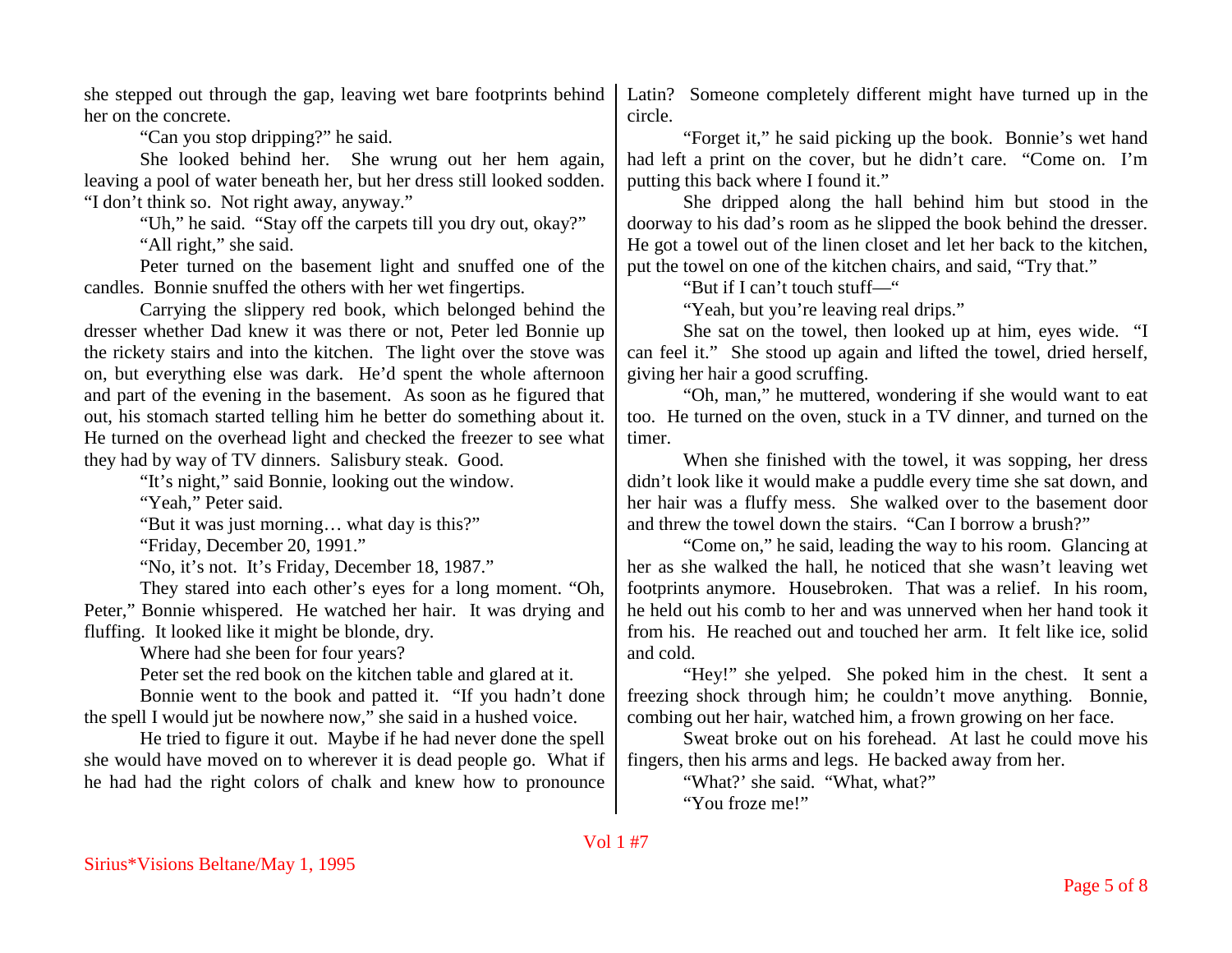"Well, you poked me. What do you mean, I froze you?' She put the comb down and began braiding her hair, which was honey blonde.

"I couldn't move," he said.

"I didn't mean to—I'm sorry. Why'd you poke me?"

"I wanted to see if you were solid."

"Oh!" She went to his dresser and picked up his hair gel, his whistle, and three Matchbox sports cars he still had. "Hey, this is great! I thought, after I dropped the glass—"

"So did I. But you picked up the towel and the comb."

"I wasn't thinking."

"Try walking through something."

She put down all his things and walked over to the wall. Stared at it right through his poster of Michael Jordan. She leaned against the wall for a minute, her eyes closed in concentration. Then she put her hands against the wall and pushed, and her arms disappeared up to her shoulders. She pushed harder and fell through the wall. He could hear her laughing out in the hall. Her head came back in through the wall, right through Michael Jordan's shoes, and she was making the worst face he had ever seen. "It's just like in the movies," she said, and laughed, and disappeared.

He sat on his bed and listened to her going through the house, opening and closing the medicine cabinet in the bathroom, sitting on his dad's squeaky bed, flicking the TV on and off in the living room, opening and shutting cupboards in the kitchen, laughing everywhere she went. He wondered what he had gotten himself into. Now the place was haunted by something that could freeze him with a touch, who, by her own confession, was kind of mean.

The timer in the kitchen dinged. His stomach wasn't asking for food so loudly anymore; right now it was acting queasy. Until this point he hadn't even thought what his dad might say about all this.

Maybe he'd feel better after he ate. He went into the kitchen.

She had put his dinner on a potholder on the table, and wadded up the plastic film from the dinner's top, leaving it on the counter. Now she was snooping through drawers. Peter got a fork out of the dish drying rack and sat down in front of the steaming dinner. The gravy and the apple crumble smelled great. "Thanks," he said, almost afraid to talk to her.

She sat down across from him. "You're welcome."

"Are you—are you hungry?"

"Nope."

"Whew." He began to eat, and she watched him. It made him nervous, but he was still pretty hungry after all, so he went ahead and ate.

Dad's key sounded in the kitchen door's lock. Peter and Bonnie jumped. Stared at each other. Waited.

"Got off early at the store," said his father, coming into the kitchen and shucking his coat. "We're having some kind of lastminute Christmas sale tomorrow starting at eight, and I have to be there by six to set up. That smells good. We got another one like that?"

"Yeah," said Peter, setting his fork down as though it might break.

"Good. Oven's still hot. How was your day?" He moved right past Bonnie and hung his coat on the hook by the all door.

Peter said, "I made kind of a mess in the basement, but I'll clean it up after supper."

"Oh? What were you doing down there?" His father got out a TV dinner and put it in the oven. Bonnie sat frozen, only her eyes moving as she watched Dad move across the kitchen.

"I was, uh, I was, uh, art stuff."

"Art stuff?" said his father frowning. "Why do you want to clean it up? It didn't work out right?"

> "It worked." "Can I see it?"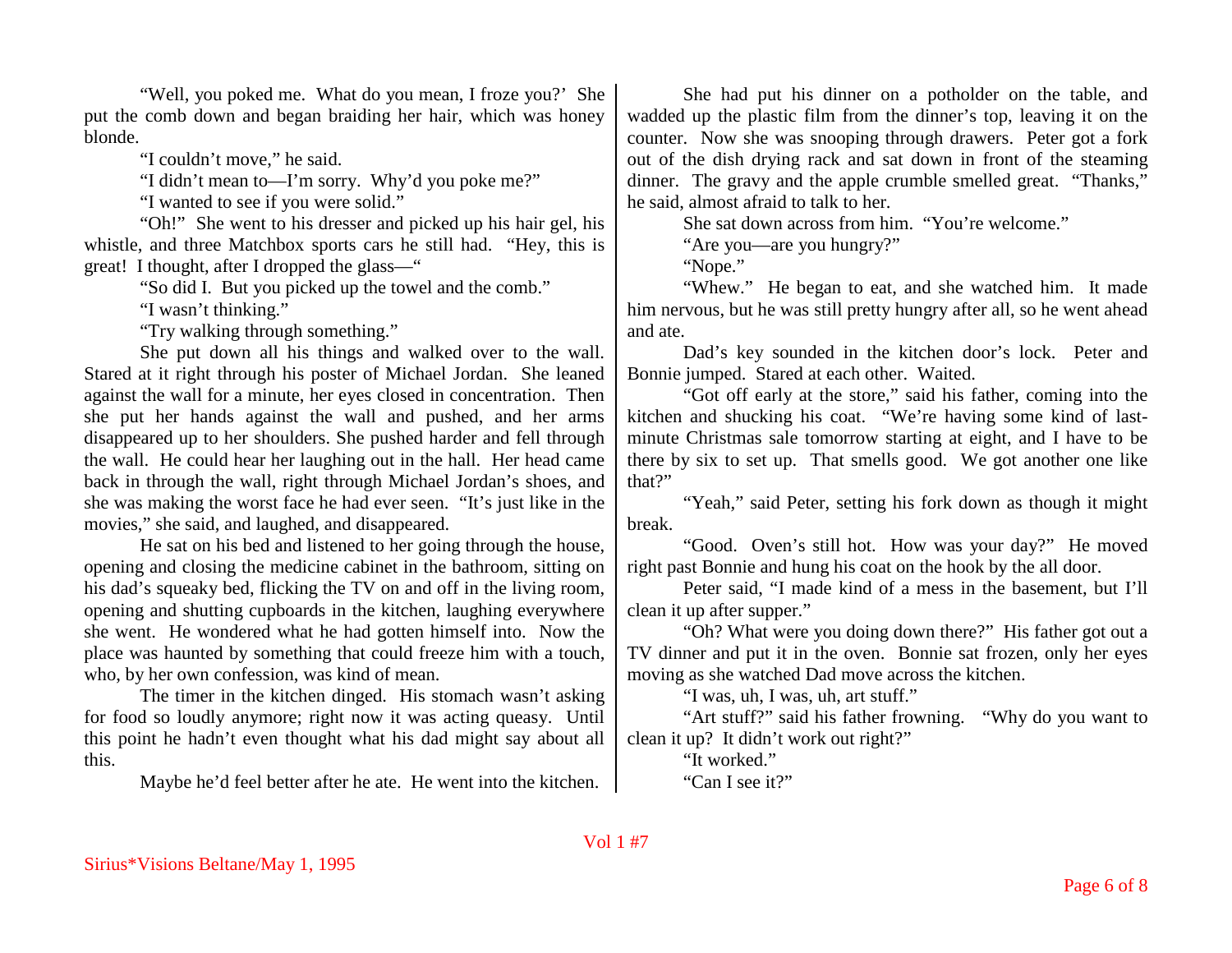| Peter shrugged. "Sure. What's left. It got messed up near              | otherwise—soon as you learned how to read." His father went        |
|------------------------------------------------------------------------|--------------------------------------------------------------------|
| the end."                                                              | around the table and sat on the chair across from Peter. Bonnie    |
| His father went to the basement door, looked down. "Hey,               | slipped out of it just in time. "What kind of conjure did you do?" |
| what's this towel doing on the stairs?"                                | "I got me a ghost."                                                |
| "I was going to move it to the dirty laundry basket after              | "What did you want with a ghost?"                                  |
| supper."                                                               | Peter shrugged.                                                    |
| His father started down the stairs. "Smells salty!" he called.         | "So, what happened?" asked his dad.                                |
| Bonnie whispered, "I don't think he saw me, do you?"                   | "She's right over by the stove."                                   |
| "No, guess not," whispered Peter.                                      | "What!" His dad looked all around the room, his eyes not           |
| "Would he have said something?"                                        | stopping anywhere near Bonnie.                                     |
| "Probably."                                                            | "We been wondering if you would be able to see her or not,         |
| "This is so weird-"                                                    | but I guess not. Her name's Bonnie. Can she stay, Dad? Can she?"   |
| "Peter!" bellowed his father from below. "What have you                | His father swallowed. "I don't know, Peter. Is she nice?"          |
| been doing?"                                                           | "Yeah," said Peter, keeping his doubts to himself.                 |
| "Oh, God," whispered Peter. "He knows."                                | "What'd she die from?"                                             |
| "You ruined a pair of my shorts!"                                      | "Drowning. She's my age."                                          |
| "Maybe not," whispered Bonnie.                                         | "She do any tricks, or just talk?"                                 |
| "And where'd you copy this thing on the floor from? Damn!              | "She can do stuff."                                                |
| You been in my room?" Now there was absolute fury in his voice.        | His father stared at the tabletop for a while, his forehead        |
| His father came stomping up the stairs. "How many times                |                                                                    |
| have I told you not to go in my room?"                                 | furrowed. At last he looked up. "Bonnie, you got to stay out of    |
| Peter said nothing.                                                    | the bathroom when we're in it," he said. "You got to stay out      |
| "What have you done?" asked his father, staring into his eyes.         | of my bedroom when I'm in it, especially if I'm not alone in       |
| Peter just stared back.                                                | there. And you got to not do anything evil. If you get evil, I'll  |
| "You been at Granny Mort's book?" said his father in a tight           | have to get Aunt Marie over here to hex you out of the house.      |
| voice. "The one Aunt Marie told me you wouldn't even be able to        | You understand?"                                                   |
| touch?"                                                                | "Yes," said Bonnie, nodding.                                       |
| Peter switched his gaze to the congealing gravy on his                 | "She answer me, Peter?"                                            |
| Salisbury steak.                                                       | "She says yes."                                                    |
| "Answer me! You pick that book up?"                                    | "I got to call your Aunt Marie," said Peter's father, "and         |
| "It was kind of slippery."                                             | tell her to get that book out of here. Excuse me." He went to      |
| "She told me you wouldn't be able to lay a hand on it! That's          | use the phone in his bedroom.                                      |
| the only reason I let her put it in the house. Damn! I can't even pick | "What a dad," Bonnie said, after they had heard the                |
| it up without using tongs. Would have thrown it out a long time ago,   |                                                                    |
|                                                                        | bedroom door close behind him.                                     |
| Vol 1 #7                                                               |                                                                    |
| Sirius*Visions Beltane/May 1, 1995                                     |                                                                    |
|                                                                        | Page 7 of 8                                                        |